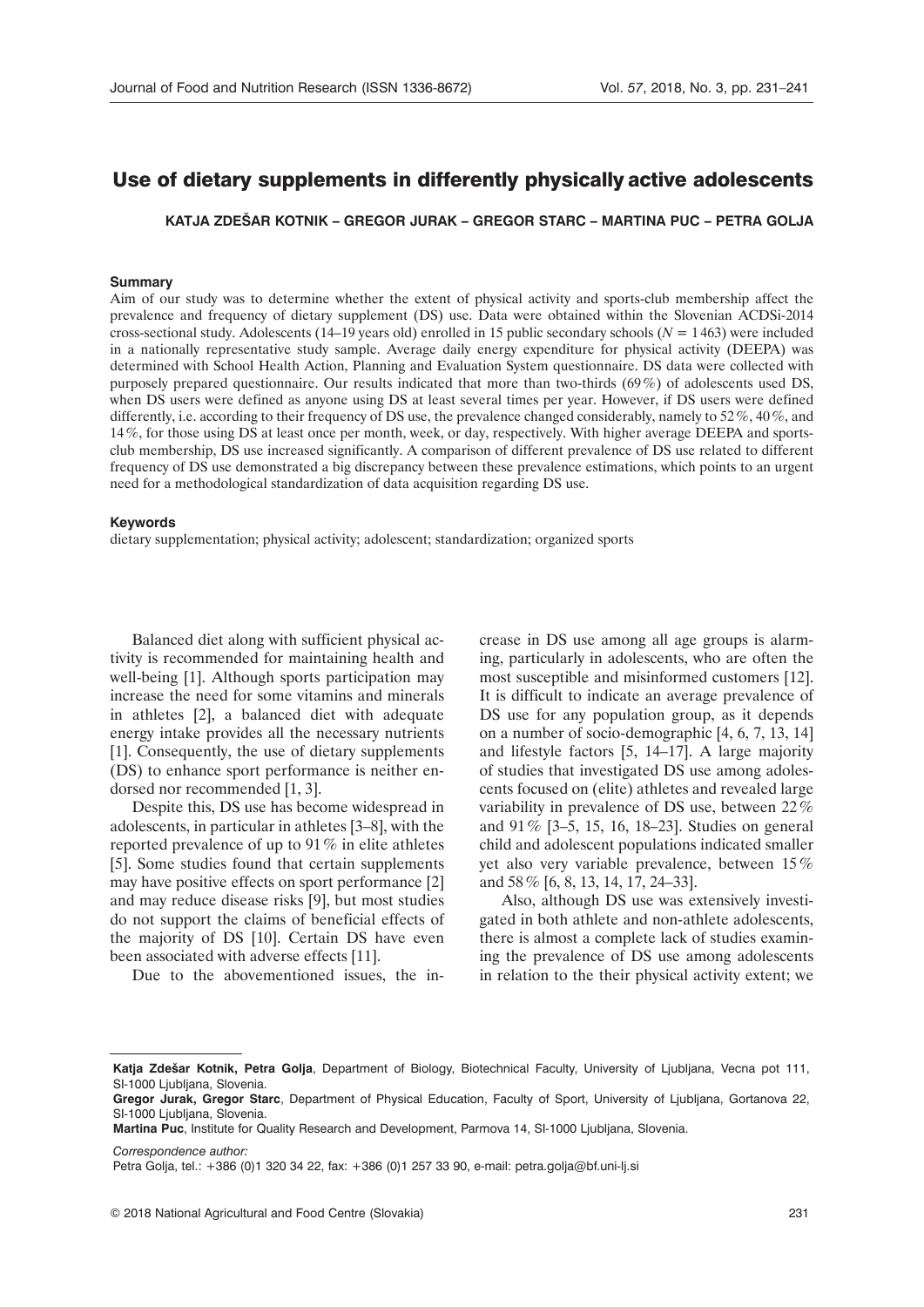managed to identify only two such studies in athletes [5, 15] and two in general population [8, 17]. Thus, we aimed to 1) determine the prevalence of use for different types of DS in secondary school adolescents for the different frequencies of their use, 2) to determine the prevalence of DS use in relation to adolescents' physical activity extent.

# **Materials and methods**

## **Study design and study sample**

Data were obtained within a wider, ACDSi 2014, cross-sectional study [34]; a detailed description of its methodology was published elsewhere [34]. In short, the ACDSi 2014 study sample was selected with a two-stage clustered and stratified sampling procedure. At the first stage, 16 out of the existing 170 secondary schools were selected according to the secondary school educational programme and school location. At the second stage, a required number of classes from each school were randomly selected for participation. Finally, students of these classes were invited to voluntarily participate in the study. Before participation, written informed consent was obtained from all participants. The entire population of secondary-school students in 2014 in Slovenia was 75 325, and the required size of the sample to assure the national representativeness was estimated to be 384 students (with a confidence interval of 0.95).

Final study sample of the present study included participants enrolled in 15 public secondary schools in Slovenia (one of the initially selected schools was excluded, due to insuffitient response rate of the participants), about 200 males and 200 females from each of the four years of secondary school education. Consequently, participants were 14–19 years old, thus at the age that, according to the World Health Organization definition, belonged to the middle adolescence stage [35]. The study was approved by the Ethics Committee of the Republic of Slovenia.

## **Data collection**

Data about DS use were collected with a guided, purposely designed e-questionnaire. Participants responding "Yes" to the question "Do you occasionally use DS?" were then asked to indicate the type (vitamin, mineral, multivitamin/multimineral (MVMM), proteins/amino acid, fats/fatty acid) and frequency (1–3 times per year, 4–11 times per year, 1–3 times per month, 1–3 times per week, 4–6 times per week, every day, more than once daily) of DS use in the past year.

According to the frequency of DS use we defined four types of DS users: those using DS (i) at least several times per year, (ii) at least once per month, (iii) at least once per week, and (iiii) at least once per day (= daily users). In addition, those participants, who used DS at least once per week, were defined as regular users.

The physical activity extent was determined with an e-questionnaire adapted from School Health Action, Planning and Evaluation System (SHAPES) physical activity questionnaire [36]. We used two items from this questionnaire: 7-day recalls of vigorous physical activity (VPA) and moderate physical activity (MPA).

The average daily physical activity (in hours) was calculated according to the approach of Wong and LEATHERDALE [37], as was the average daily energy expenditure for physical activity (DEEPA) expressed in kilojoules per kilogram of body mass per day. Average DEEPA was then used to classify the participants to less active (LA), moderately active (MA) and vigorously active (VA), as recommended by Wong and LEATHERDALE [37]. Namely, participants whose average DEEPA was 1 standard deviation (*SD*) below the sample mean  $($  ≤ 16th percentile) were classified as inactive. Similarly, participants whose average DEEPA was 1 *SD* above the sample mean  $(≥ 84th$  percentile) were classified as vigorously active. Finally, the rest, i.e. the participants whose average DEEPA was within 1 *SD* of the sample mean (thus within 17th to 83rd percentile), were classified as moderately active. Thus, the adolescents in our sample, whose average DEEPA was below 13.4 kJ·kg<sup>-1</sup>·d<sup>-1</sup>, were classified as LA (*N* = 229; 80 males, 149 females); if their DEEPA was above 56.3 kJ·kg<sup>-1</sup>·d<sup>-1</sup>, they were classified as VA  $(N = 231; 176$  males, 55 females); and if their DEEPA was between 13.8 kJ·kg-1·d-1 and 55.7 kJ·kg-1·d-1, they were classified as MA ( $N = 985$ ; 467 males, 518 females).

In addition, two categories were formed according to sports-club membership: non-athletes (non-members) and athletes (members). The questionnaire included further questions about weekly time spent in training within the sportsclubs (less than 1 h per week, 1–2 h per week, 3–4 h per week, 5–6 h per week, 7–13 h per week, more than 14 h per week).

## **Statistical analysis**

All data were analysed with IBM SPSS Statistics 22 (IBM, Armonk, New York, USA).

Descriptive data were presented as average ± *SD* and/or as prevalence of DS use (in percent). Statistical analysis was performed with Chi-square test and either independent *t*-test or analysis of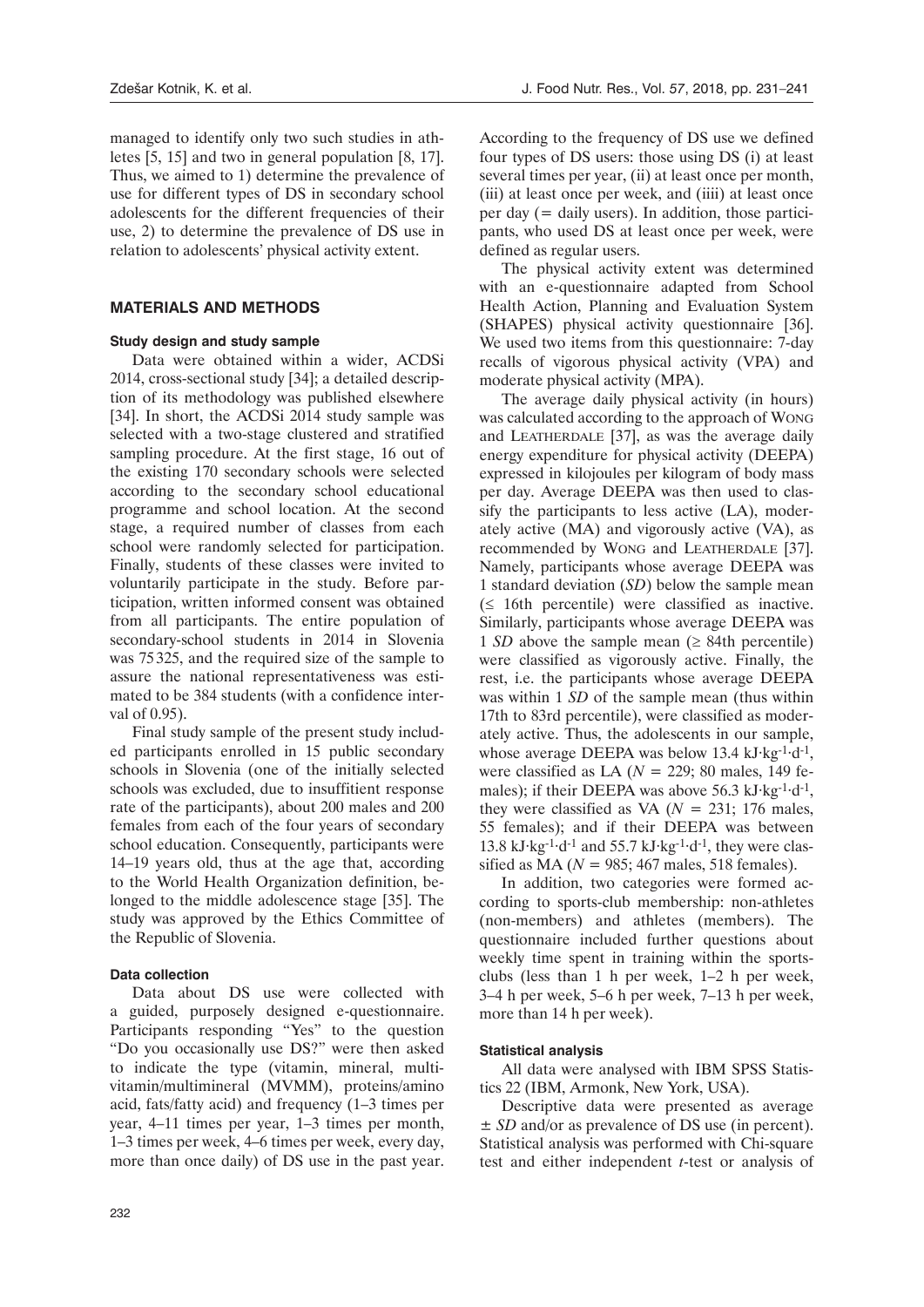variance. Chi-square trend was noted where applicable. The level of statistical significance was set to 0.05.

To analyse the frequency of DS use, we classified the users into four different groups according to the frequency of their DS use (i.e. the use of DS at least several times per year, at least once per month, at least once per week and at least once per day). The prevalence of DS use was then determined for overall DS users (i.e. subjects using any type of DS) and for users according to an individual type of DS (i.e. subjects using a specific type of DS) for each of the four groups.

Several sets of comparisons were then performed.

(I) To analyse the effect of physical activity extent and sports-club membership on DS use, we compared the prevalence of DS use between LA, MA and VA, as well as between non-athletes and athletes for all four frequencies of use. In addition, the prevalence of more regular users (i.e. those using DS at least once per week) was compared between LA, MA and VA, as well as between non-athletes and athletes. For athletes who were regular users, the analysis was further subdivided into three categories according to the weekly time spent training in sports club ( $\geq 2$  h per week, 3–6 h per week,  $\leq 7$  h per week).

(II) To analyse the effect of physical activity extent, sports-club membership and gender on multiple DS use (i.e. simultaneous use of at least two different types of DS), we compared the prevalence of DS use and the average number of different DS used in relation to physical activity, between non-athletes and athletes, and for males and females separately.

## **Results**

The questionnaires were completed by 81.5 % of the participants, thus the final study sample included 1 479 adolescents. After excluding participants aged 20 years or older  $(N = 16)$ , the analysed sample included 1463 adolescents (735 males, 728 females) aged 14–19 years. The number of participants who provided all the necessary answers for the physical activity extent calculation was 1 445. Out of 1443 participants, who provided the answer about their potential sports-club membership, 466 were sports-club members, with significantly more males ( $p < 0.001$ ;  $N = 296$ ) than females  $(N = 170)$ .

The average DEEPA in each of the three studied groups was  $6.7 \pm 4.6$  kJ·kg<sup>-1</sup>·d<sup>-1</sup> for males and  $8.4 \pm 3.8$  kJ·kg<sup>-1</sup>·d<sup>-1</sup> for females in the LA group,  $34.3 \pm 12.1$  kJ·kg<sup>-1·</sup>d<sup>-1</sup> for males and  $30.1 \pm 11.3$  kJ·kg<sup>-1·</sup>d<sup>-1</sup> for females in the MA group, and  $72.8 \pm 16.3$  kJ·kg<sup>-1</sup>·d<sup>-1</sup> for males and  $70.3 \pm 10.5$  kJ·kg<sup>-1·</sup>d<sup>-1</sup> for females in the VA group.

#### **Association between adolescents' dietary supplement use and their physical activity**

The effects of physical activity extent on DS use are presented in Tab. 1 and Tab. 2. Our results demonstrated that prevalence of DS use changed considerably with physical activity extent, specifically between the three groups with different average DEEPA (i.e. LA, MA, VA) (Tab. 1). These results indicate significantly higher prevalence of DS use in adolescents with higher average DEEPA.

The effects of sports-club membership on DS use are presented in Tab. 2, demonstrating in both genders a significantly higher prevalence of DS use in athletes, as compared to non-athletes, irrespective of their classification according to the frequency of DS use. Gender-specific analysis revealed highly significant differences in DS use between non-athletes and athletes in males for each DS type except fats/fatty acids. In females, these differences were significant for overall DS use, vitamins and proteins/amino acids.

Detailed analysis of individual types of regular DS users (i.e. those using DS at least once per week,  $N = 569$ ) revealed a significant positive relation between physical activity extent and prevalence of DS use in males  $(p < 0.01)$  for each individual type of DS (Tab. 3). In females, this relation was non-significant, although the increasing trend was evident and similar for both minerals and proteins. Additional analysis among athlete DS users (329 males, 240 females) demonstrated that DS use among adolescents was not associated with weekly time spent in training  $(p = 0.61$  in males,  $p = 0.15$  in females).

#### **Multiple dietary supplement users**

Several adolescents used more than one type of DS (Tab. 4). For those using DS several time per year, once per month, week, or day, the observed prevalence of multiple DS users was 49 %, 34 %, 24 %, and 6 %, respectively. The prevalence of multiple DS users also increased with higher average DEEPA, highly significantly in males, but not in females, for all frequencies of DS use. The results indicated the use of 2–3 different DS on average. The average number of different DS consumed was not associated with higher average DEEPA. When non-athletes and athletes were compared, similar results were observed (Tab. 5).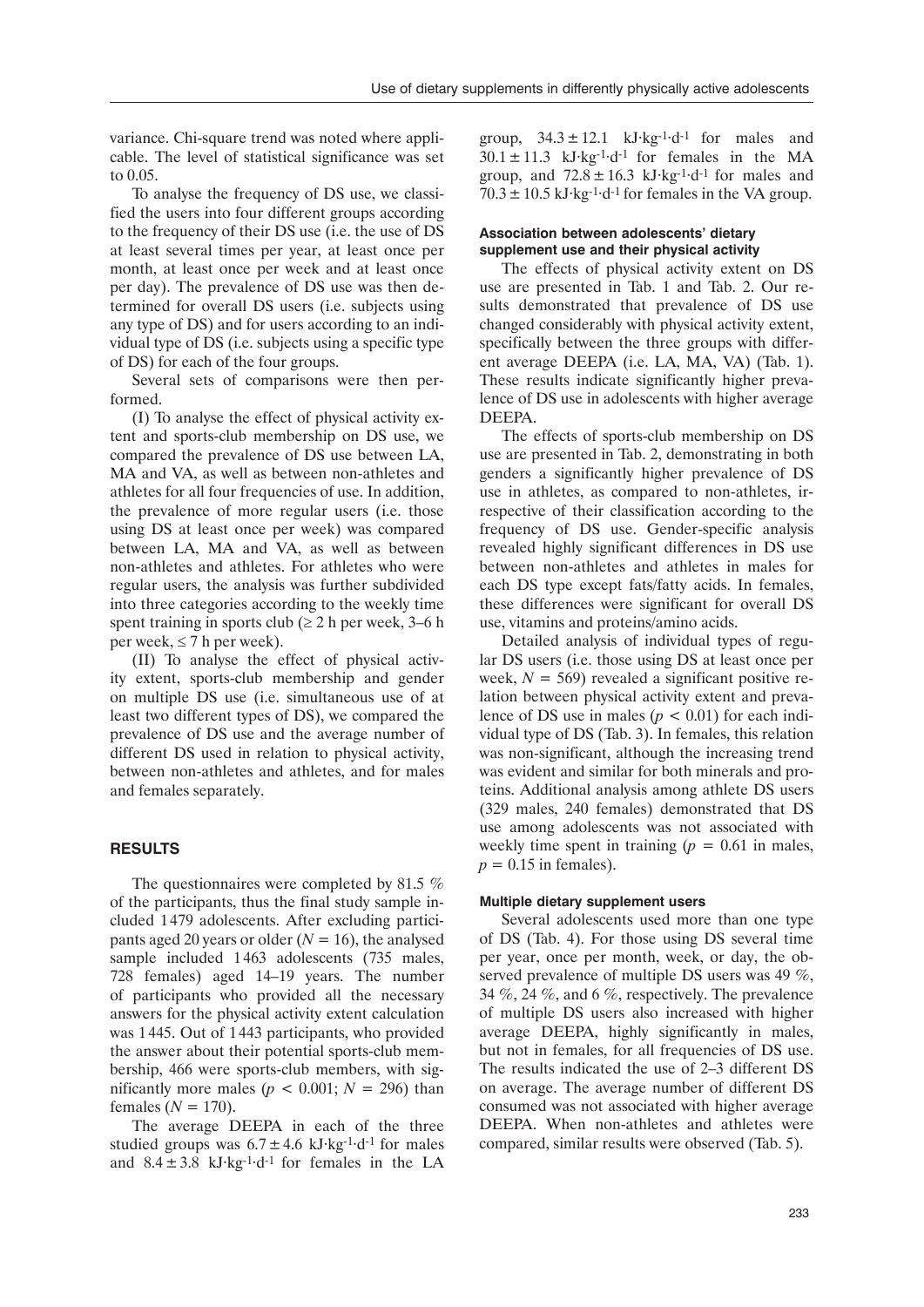| j             |  |
|---------------|--|
| $\frac{1}{2}$ |  |
| )<br>S        |  |
|               |  |
|               |  |
|               |  |
|               |  |
| l             |  |
|               |  |
| j             |  |
| さいこう          |  |
| $\frac{1}{2}$ |  |
|               |  |
|               |  |
|               |  |
| えいこく          |  |
|               |  |
| j             |  |
|               |  |
|               |  |
|               |  |
|               |  |
| )<br>)<br>-   |  |
|               |  |
| )<br>)        |  |
| こうきょう         |  |
|               |  |
|               |  |
|               |  |
|               |  |
|               |  |
| Tab. 1. Prev  |  |
|               |  |
|               |  |
|               |  |
|               |  |
|               |  |
|               |  |
|               |  |
|               |  |
|               |  |
|               |  |
|               |  |
|               |  |
|               |  |
|               |  |
|               |  |
|               |  |

|                                                                                                                                                                                                                                                                       |                  |                         |              | Tab. 1. Prevalence of        |       |                             |                 |                | dietary supplement use in adolescents with different physical activity extent. |       |                      |                           |                          |          |       |                   |                          |                   |         |              |
|-----------------------------------------------------------------------------------------------------------------------------------------------------------------------------------------------------------------------------------------------------------------------|------------------|-------------------------|--------------|------------------------------|-------|-----------------------------|-----------------|----------------|--------------------------------------------------------------------------------|-------|----------------------|---------------------------|--------------------------|----------|-------|-------------------|--------------------------|-------------------|---------|--------------|
|                                                                                                                                                                                                                                                                       |                  |                         |              |                              |       |                             |                 |                |                                                                                |       | Prevalence [%]       |                           |                          |          |       |                   |                          |                   |         |              |
|                                                                                                                                                                                                                                                                       |                  |                         |              | At least several times per y | ear   |                             | At least once   |                | month<br>per                                                                   |       |                      | At least once             |                          | per week |       |                   |                          | At least once     | per day |              |
|                                                                                                                                                                                                                                                                       | ₹                | ≶                       | ≶            | p                            | ă     | ₹                           | ≶               | ≶              | Q                                                                              | ā     | ₹                    | ⋚                         | ≶                        | Q        | ā     | ₹                 | ⋚                        | ≶                 | Q       | $\bar{\rho}$ |
| $= 1445$<br>Males/Females (N                                                                                                                                                                                                                                          | 151              | 673                     | 179          |                              |       | 85                          | 498             | 153            |                                                                                |       | 56                   | 387                       | 126                      |          |       | $\overline{9}$    | 132                      | 55                |         |              |
| Dietary supplements                                                                                                                                                                                                                                                   | 89               | 89                      | 78*          | 0.011                        | 0.007 | $\vec{c}$                   | 57              | ة*<br>00       | 0.000                                                                          | 0.000 | $25^*$               | ඝ                         | ά,                       | 0.000    | 0.000 | ő٥                | ဗ္                       | **                | 0.000   | 0.000        |
| Vitamins                                                                                                                                                                                                                                                              | $\frac{4}{1}$    | $\frac{4}{3}$           | ဦ၁           | 0.010                        | 0.006 | 27                          | 29              | 45             | 0.000                                                                          | 0.000 | $\overset{*}{\circ}$ | 5                         | $35^*$                   | 0.000    | 0.000 | ဖ                 | ္လ                       | $14^*$            | 0.000   | 0.000        |
| Minerals                                                                                                                                                                                                                                                              | 38               | $\frac{3}{4}$           | 57           | 0.000                        | 0.000 | 20                          | $\overline{28}$ | $\frac{4}{3}$  | 0.000                                                                          | 0.000 | $\sum_{i=1}^{k}$     | 8                         | ္ပ်ိဳး                   | 0.000    | 0.000 | 4                 | ဖ                        | L                 | 0.001   | 0.000        |
| <b>MVMM</b>                                                                                                                                                                                                                                                           | $5^{\circ}$      | $\frac{4}{3}$           | 56ً          | 0.000                        | 0.000 | 51                          | 80              | $\frac{4}{4}$  | 0.000                                                                          | 0.000 | مِّ                  | $\overset{*}{\mathbf{g}}$ | $\frac{1}{3}$            | 0.000    | 0.000 | ო                 | 4                        | ʻp                | 0.000   | 0.000        |
| Proteins/Amino acids                                                                                                                                                                                                                                                  | ່ຽ               | 27                      | $\vec{\tau}$ | 0.000                        | 0.000 | ∓                           | 20              | 33             | 0.000                                                                          | 0.000 | ڽؙ                   | $\frac{5}{1}$             | å<br>28                  | 0.000    | 0.000 |                   |                          | $\sum_{\tau}^*$   | 0.000   | 0.000        |
| Fats/Fatty acids                                                                                                                                                                                                                                                      | ń                | 33                      | $\ddot{5}$   | 0.000                        | 0.000 | Ю                           | SO              | 33             | 0.000                                                                          | 0.000 | ڨ                    | 은                         | ំន                       | 0.000    | 0.000 | $\mathbf{\alpha}$ | ო                        | $\tilde{\tau}$    | 0.000   | 0.000        |
|                                                                                                                                                                                                                                                                       |                  |                         |              |                              |       |                             |                 |                |                                                                                |       |                      |                           |                          |          |       |                   |                          |                   |         |              |
| $= 723$<br>Males (N                                                                                                                                                                                                                                                   | 52               | 321                     | 138          |                              |       | 27                          | 259             | 122            |                                                                                |       | 20                   | 204                       | 105                      |          |       | ဖ                 | 89                       | 47                |         |              |
| Dietary supplements                                                                                                                                                                                                                                                   | 65               | 89                      | Îά           | 0.028                        | 0.011 | $34*$                       | 99              | ê9             | 0.000                                                                          | 0.000 | $25^*$               | 4                         | 60*                      | 0.000    | 0.000 | ံထ                | $\vec{A}$                | ń                 | 0.000   | 0.000        |
| Vitamins                                                                                                                                                                                                                                                              | $\mathfrak{S}^*$ | $\frac{4}{3}$           | 55*          | 0.006                        | 0.001 | 27                          | $\tilde{S}^*$   | $46*$          | 0.001                                                                          | 0.000 | $\frac{5}{10}$       | ΣŚ                        | $\overset{*}{\text{38}}$ | 0.001    | 0.000 | $\infty$          | $\overline{\phantom{0}}$ | $\frac{5}{10}$    | 0.000   | 0.000        |
| Minerals                                                                                                                                                                                                                                                              | 38               | 45                      | 57           | 0.009                        | 0.003 | $\overset{*}{\mathfrak{g}}$ | $32*$           | $47^*$         | 0.001                                                                          | 0.000 | 17                   | វិទ                       | ဖွံ                      | 0.002    | 0.000 | $\mathbf{\alpha}$ | Ю                        | ້ ວ               | 0.005   | 0.000        |
| <b>MVMM</b>                                                                                                                                                                                                                                                           | త్లీ             | $\frac{4}{7}$           | ĝ5           | 0.008                        | 0.002 | $\overline{c}$              | 35              | $\vec{f}$      | 0.002                                                                          | 0.000 | $\overline{1}$       | ំន                        | $35^*$                   | 0.001    | 0.000 | Ю                 | Ю                        | ʻр                | 0.004   | 0.000        |
| Proteins/Amino acids                                                                                                                                                                                                                                                  | 27               | 57                      | $46*$        | 0.018                        | 0.005 | $\overset{*}{\alpha}$       | 8               | $\ddot{Q}^*$   | 0.004                                                                          | 0.000 | $\ddot{ }$           | ಔ                         | $34*$                    | 0.002    | 0.000 | Ń                 |                          | ڄڻ                | 0.000   | 0.000        |
| Fats/Fatty acids                                                                                                                                                                                                                                                      | 32               | 89                      | ġ,           | 0.025                        | 0.007 | ໂດ                          | 27              | $35^*$         | 0.016                                                                          | 0.001 | ڨ                    | 17                        | żg*                      | 0.002    | 0.000 | ო                 | ო                        | ံထ                | 0.010   | 0.001        |
| 722)<br>Females $(N =$                                                                                                                                                                                                                                                | 8                | 352                     | 4            |                              |       | 58                          | 239             | 5              |                                                                                |       | 86                   | 183                       | 짒                        |          |       | ဗ္                | 67                       | $\infty$          |         |              |
|                                                                                                                                                                                                                                                                       |                  |                         |              |                              |       |                             |                 |                |                                                                                |       |                      |                           |                          |          |       |                   |                          |                   |         |              |
| Dietary supplements                                                                                                                                                                                                                                                   | 89               | 89                      | 75           | 0.536                        | 0.348 | 8                           | 46              | 99             | 0.071                                                                          | 0.023 | $24^*$               | 35                        | 88                       | 0.028    | 0.013 | თ                 | ဗ္                       | $\frac{1}{2}$     | 0.329   | 0.154        |
| Vitamins                                                                                                                                                                                                                                                              | 45               | 45                      | 55           | 0.363                        | 0.440 | 88                          | 27              | $\overline{a}$ | 0.319                                                                          | 0.251 | $\frac{6}{1}$        | $\frac{8}{1}$             | 27                       | 0.430    | 0.203 | Ю                 | ∼                        | თ                 | 0.624   | 0.290        |
| Minerals                                                                                                                                                                                                                                                              | 38               | $\frac{4}{1}$           | ဖွဲ          | 0.065                        | 0.055 | SO                          | $\overline{24}$ | 35             | 0.265                                                                          | 0.043 | ʻp                   | $\frac{\infty}{1}$        | 2                        | 0.100    | 0.024 | Ю                 | ဖ                        | 4                 | 0.214   | 0.153        |
| <b>MVMM</b>                                                                                                                                                                                                                                                           | 38               | $\frac{2}{3}$           | 50           | 0.314                        | 0.151 | 22                          | 25              | 33             | 0.503                                                                          | 0.087 | $\frac{4}{4}$        | 4                         | $\frac{8}{1}$            | 0.566    | 0.183 | ო                 | 4                        | თ                 | 0.174   | 0.057        |
| Proteins/Amino acids                                                                                                                                                                                                                                                  | $\overline{1}$   | $\frac{\infty}{\infty}$ | 27           | 0.211                        | 0.167 | $\infty$                    | $\frac{1}{2}$   | Ξ              | 0.130                                                                          | 0.171 | $\stackrel{*}{\sim}$ | $\infty$                  | თ                        | 0.071    | 0.048 |                   | Ν                        | $\mathbf{\alpha}$ | 0.492   | 0.142        |
| Fats/Fatty acids                                                                                                                                                                                                                                                      | 25               | $\overline{28}$         | ွာ           | 0.467                        | 0.229 | Ю                           | $\frac{10}{1}$  | $\frac{1}{2}$  | 0.598                                                                          | 0.437 | ဖ                    | $\infty$                  | Ξ                        | 0.739    | 0.165 |                   | N                        | 4                 | 0.697   | 0.168        |
| N – number of participants, MVMM – multivitamin/multimineral supplements, LA – less active, MA – moderately active, VA – vigorously active.<br>Significance results obtained with Chi square test between different groups of phy<br>nificantly differed from others. |                  |                         |              |                              |       |                             |                 |                |                                                                                |       |                      |                           |                          |          |       |                   |                          |                   |         |              |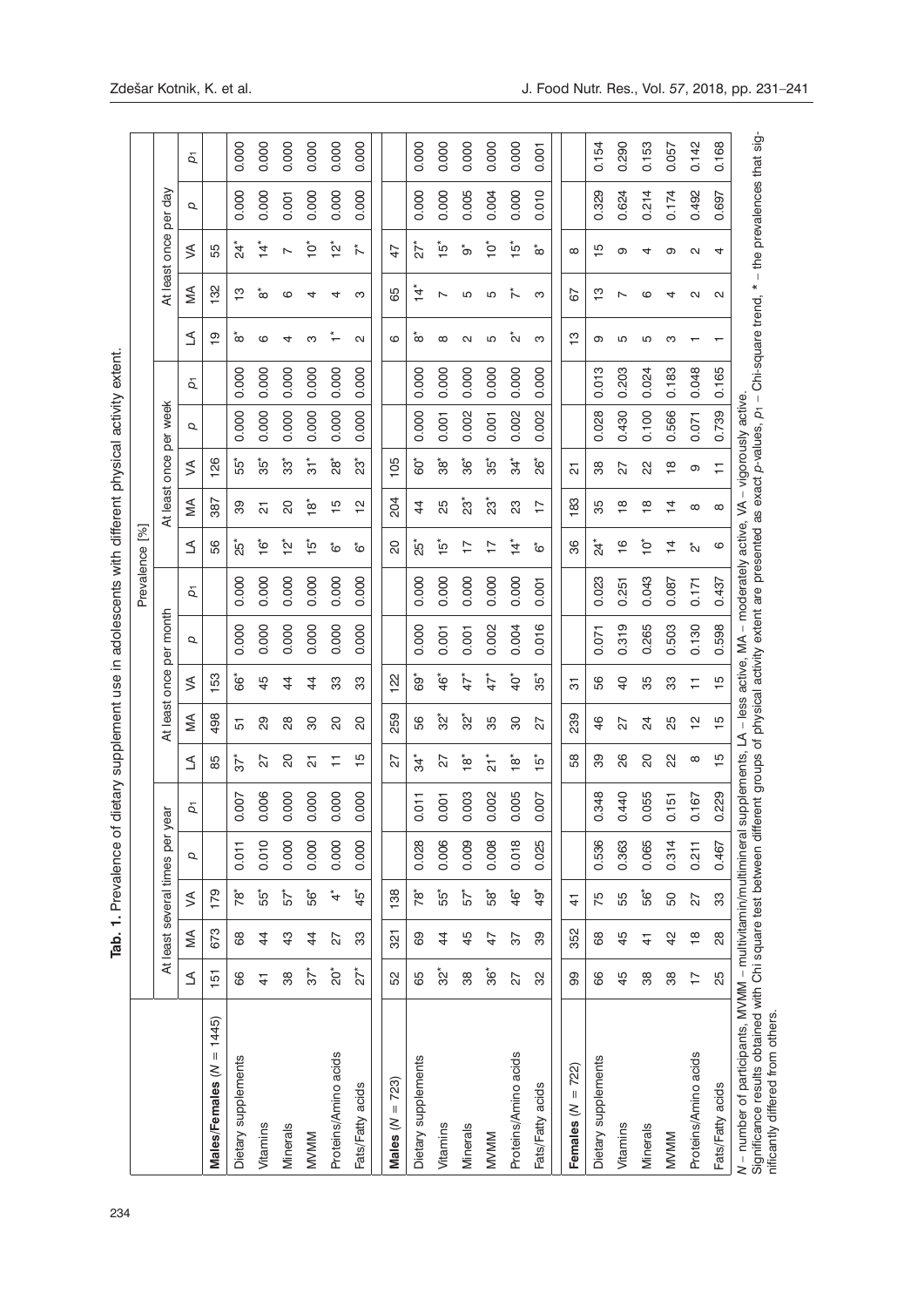|                                                                                                                                                                 |                 |                                 |                 |       |                |                         |                | Prevalence [%]                                                                                                                                          |                     |                         |                         |       |                   |                       |                          |       |
|-----------------------------------------------------------------------------------------------------------------------------------------------------------------|-----------------|---------------------------------|-----------------|-------|----------------|-------------------------|----------------|---------------------------------------------------------------------------------------------------------------------------------------------------------|---------------------|-------------------------|-------------------------|-------|-------------------|-----------------------|--------------------------|-------|
|                                                                                                                                                                 |                 | At least several times per year |                 |       |                | At least once per month |                |                                                                                                                                                         |                     | At least once per week  |                         |       |                   | At least once per day |                          |       |
|                                                                                                                                                                 | ₹               | ≸                               | ⋖               | Q     | ₹              | ₹                       | ⋖              | Q                                                                                                                                                       | ₹                   | ≸                       | ⋖                       | Q     | ₹                 | ≨                     | ⋖                        | Q     |
| Males/Females $(N = 1443)$                                                                                                                                      | 996             | 640                             | 356             |       | 745            | 456                     | 289            |                                                                                                                                                         | 574                 | 338                     | 236                     |       | 207               | 123                   | 84                       |       |
| Dietary supplements                                                                                                                                             | 89              | 66                              | 76              | 0.000 | 5S             | $\frac{4}{7}$           | 8              | 0.000                                                                                                                                                   | $\overline{a}$      | 35                      | 5                       | 0.000 | $\frac{1}{4}$     | ဗု                    | $\frac{8}{1}$            | 0.006 |
| Vitamins                                                                                                                                                        | 45              | $4^{\circ}$                     | 52              | 0.000 | 5              | 27                      | $\overline{a}$ | 0.000                                                                                                                                                   | 23                  | $\overline{9}$          | 80                      | 0.000 | $\infty$          | Ľ                     | $\overline{C}$           | 0.000 |
| Minerals                                                                                                                                                        | 45              | $\frac{2}{3}$                   | SO              | 0.006 | 29             | 25                      | 38             | 0.000                                                                                                                                                   | $\overline{\Omega}$ | $\overline{1}$          | 89                      | 0.000 | ဖ                 | Ю                     | $\overline{\phantom{0}}$ | 0.003 |
| <b>MVMM</b>                                                                                                                                                     | 45              | $\frac{3}{4}$                   | 5               | 0.003 | 5              | 27                      | 38             | 0.000                                                                                                                                                   | 20                  | $\frac{6}{1}$           | 27                      | 0.000 | Ю                 | 4                     | ∼                        | 0.001 |
| Proteins/Amino acids                                                                                                                                            | $\overline{28}$ | 25                              | 86              | 0.000 | 21             | 7-                      | 29             | 0.000                                                                                                                                                   | $\frac{6}{1}$       | $\overline{\mathsf{c}}$ | ಔ                       | 0.000 | Ю                 | ო                     | $\infty$                 | 0.000 |
| Fats/Fatty acids                                                                                                                                                | 34              | 32                              | 89              | 0.013 | 5              | စ္                      | 25             | 0.028                                                                                                                                                   | $\frac{1}{2}$       | Ξ                       | $\overline{1}$          | 0.003 | ო                 | ო                     | ო                        | 0.051 |
| Males $(N = 721)$                                                                                                                                               | 507             | 275                             | 232             |       | 415            | 215                     | 200            |                                                                                                                                                         | 332                 | 163                     | 169                     |       | 118               | SO                    | 8                        |       |
| Dietary supplements                                                                                                                                             | 20              | 65                              | 78              | 0.000 | 58             | 5                       | 68             | 0.000                                                                                                                                                   | $\frac{6}{4}$       | 38                      | 57                      | 0.000 | $\frac{6}{1}$     | 으                     | S3                       | 0.000 |
| Vitamins                                                                                                                                                        | 45              | $\frac{4}{3}$                   | 52              | 0.004 | 35             | 28                      | $\frac{4}{4}$  | 0.000                                                                                                                                                   | 27                  | 21                      | 89                      | 0.000 | თ                 | ဖ                     | ဗ္                       | 0.000 |
| Minerals                                                                                                                                                        | $\ddot{+}$      | $\frac{4}{4}$                   | 52              | 0.035 | 34             | 27                      | 45             | 0.000                                                                                                                                                   | 25                  | $\frac{6}{1}$           | 35                      | 0.000 | Ю                 | ო                     | თ                        | 0.000 |
| <b>MVMM</b>                                                                                                                                                     | $\frac{9}{4}$   | 46                              | 54              | 0.058 | 57             | 5                       | $\frac{4}{5}$  | 0.001                                                                                                                                                   | δS                  | <u>စု</u>               | ೫                       | 0.000 | ဖ                 |                       | თ                        | 0.006 |
| Proteins/Amino acids                                                                                                                                            | 89              | 35                              | $\frac{4}{3}$   | 0.030 | 5              | 88                      | 8              | 0.002                                                                                                                                                   | 25                  | g                       | 5                       | 0.001 | ∞                 | Ю                     | 으                        | 0.000 |
| Fats/Fatty acids                                                                                                                                                | $\frac{4}{1}$   | 39                              | $\frac{4}{3}$   | 0.128 | $\frac{8}{2}$  | 88                      | 8              | 0.263                                                                                                                                                   | $\frac{\infty}{2}$  | $\frac{6}{1}$           | 21                      | 0.130 | 4                 | 4                     | Ю                        | 0.270 |
| Females $(N = 722)$                                                                                                                                             | 489             | 365                             | 124             |       | 330            | 241                     | 8              |                                                                                                                                                         | 242                 | 175                     | 67                      |       | 8                 | 73                    | $\frac{6}{1}$            |       |
| Dietary supplements                                                                                                                                             | 68              | 66                              | SZ.             | 0.096 | $\frac{6}{4}$  | 4                       | 52             | 0.047                                                                                                                                                   | ೫                   | 8                       | 8                       | 0.063 | $\frac{1}{2}$     | $\frac{1}{2}$         | თ                        | 0.186 |
| Vitamins                                                                                                                                                        | 45              | $\frac{3}{2}$                   | SS              | 0.034 | 88             | 88                      | 5              | 0.209                                                                                                                                                   | $\overline{1}$      | $\frac{\infty}{\infty}$ | 21                      | 0.209 |                   | ↖                     | Ю                        | 0.075 |
| Minerals                                                                                                                                                        | $\frac{1}{4}$   | $\frac{4}{3}$                   | $\frac{6}{5}$   | 0.200 | 24             | සි                      | 27             | 0.499                                                                                                                                                   | $\overline{1}$      | $\frac{6}{1}$           | $\frac{\infty}{\infty}$ | 0.542 | ဖ                 |                       | 4                        | 0.103 |
| <b>MVMM</b>                                                                                                                                                     | 4               | $\theta$                        | $\ddot{+}$      | 0.108 | ξő             | 25                      | 27             | 0.268                                                                                                                                                   | $\frac{1}{4}$       | $\frac{1}{4}$           | $\frac{5}{1}$           | 0.236 | 4                 |                       | 4                        | 0.243 |
| Proteins/Amino acids                                                                                                                                            | စ္              | $\overline{1}$                  | $\overline{24}$ | 0.026 | ₣              | $\overline{C}$          | $\frac{4}{4}$  | 0.098                                                                                                                                                   | $\overline{ }$      | $\circ$                 | $^\infty$               | 0.104 | $\mathbf{\alpha}$ | Ν                     | N                        | 0.090 |
| Fats/Fatty acids                                                                                                                                                | 88              | 27                              | 8               | 0.558 | $\frac{10}{2}$ | $\frac{4}{4}$           | $\frac{6}{1}$  | 0.883                                                                                                                                                   | $\infty$            | $\overline{ }$          | Ξ                       | 0.397 | N                 | ო                     |                          | 0.561 |
| N – number of participants, MVMM – multivitamin/multimineral supplements, NA<br>Significance results obtained with Chi-square test between the non-athletes and |                 |                                 |                 |       |                |                         |                | - non-athletes (non-members of sports clubs), A - athletes (sports club members)<br>non-athletes and athletes groups are presented with exact p-values. |                     |                         |                         |       |                   |                       |                          |       |

Tab. 2. Prevalence of dietary supplement use between non-athlete and athlete adolescents. **Tab. 2.** Prevalence of dietary supplement use between non-athlete and athlete adolescents. Use of dietary supplements in differently physically active adolescents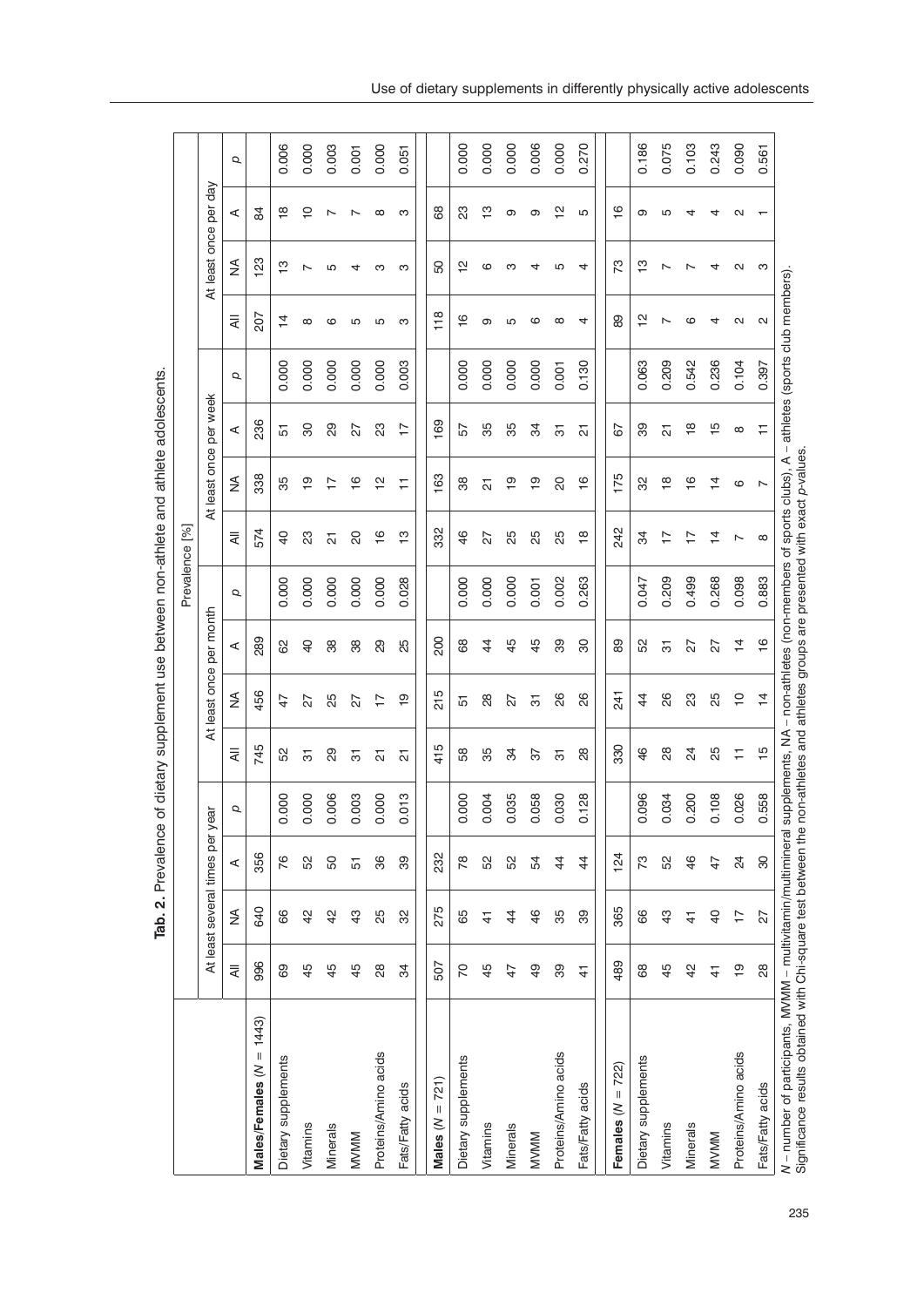|                      |        |       |               |       | Prevalence of users, who use dietary supplements more than once per week [%] |                |                             |                  |                |        |                   |                            |                |
|----------------------|--------|-------|---------------|-------|------------------------------------------------------------------------------|----------------|-----------------------------|------------------|----------------|--------|-------------------|----------------------------|----------------|
|                      |        |       | Average DEEPA |       |                                                                              |                | Non-athletes<br>vs athletes |                  |                |        | Weekly time spent | in training among athletes |                |
|                      | LA     | MA    | VA            | p     | p <sub>1</sub>                                                               | <b>NA</b>      | A                           | $\boldsymbol{p}$ | $\leq 2 h$     | $3-6h$ | $\geq 7 h$        | p                          | p <sub>1</sub> |
| Males $(N = 723)$    | 20     | 204   | 105           |       |                                                                              | 163            | 169                         |                  | 49             | 77     | 64                |                            |                |
| Dietary supplements  | 25     | 44    | 60            | 0.000 | 0.000                                                                        | 38             | 57                          | 0.000            | 54             | 52     | 59                | 0.607                      | 0.425          |
| <b>Vitamins</b>      | $15^*$ | 25    | $38*$         | 0.001 | 0.000                                                                        | 21             | 35                          | 0.000            | 32             | 31     | 41                | 0.135                      | 0.423          |
| <b>Minerals</b>      | 17     | $23*$ | $35*$         | 0.002 | 0.000                                                                        | 19             | 35                          | 0.000            | 40             | 30     | 36                | 0.662                      | 0.810          |
| <b>MVMM</b>          | 17     | $23*$ | $35*$         | 0.001 | 0.000                                                                        | 19             | 34                          | 0.000            | 28             | 33     | 34                | 0.796                      | 0.293          |
| Proteins/Amino acids | $14*$  | 23    | $35^*$        | 0.002 | 0.000                                                                        | 20             | 31                          | 0.001            | 32             | 32     | 29                | 0.679                      | 0.343          |
| Fats/Fatty acids     | $6*$   | 17    | $26*$         | 0.002 | 0.000                                                                        | 16             | 21                          | 0.130            | 26             | 19     | 22                | 0.622                      | 0.882          |
| Females $(N = 722)$  | 36     | 183   | 21            |       |                                                                              | 175            | 67                          |                  | 27             | 36     | 14                |                            |                |
| Dietary supplements  | 24     | 35    | 38            | 0.028 | 0.013                                                                        | 32             | 39                          | 0.063            | 26             | 42     | 44                | 0.150                      | 0.080          |
| <b>Vitamins</b>      | 16     | 18    | 27            | 0.430 | 0.203                                                                        | 18             | 21                          | 0.209            | 11             | 20     | 22                | 0.526                      | 0.162          |
| <b>Minerals</b>      | $10*$  | 18    | 22            | 0.100 | 0.024                                                                        | 16             | 18                          | 0.542            | 13             | 18     | 22                | 0.890                      | 0.426          |
|                      |        |       |               |       |                                                                              |                |                             |                  |                |        |                   |                            |                |
| <b>MVMM</b>          | 14     | 14    | 18            | 0.566 | 0.183                                                                        | 14             | 15                          | 0.236            | 9              | 13     | 22                | 0.589                      | 0.312          |
| Proteins/Amino acids | $2^*$  | 8     | 9             | 0.071 | 0.048                                                                        | 6              | 8                           | 0.104            | $\overline{7}$ | 11     | 7                 | 0.377                      | 0.435          |
| Fats/Fatty acids     | 6      | 8     | 11            | 0.739 | 0.165                                                                        | $\overline{7}$ | 11                          | 0.397            | $\overline{7}$ | 11     | 11                | 0.663                      | 0.696          |

**Tab. 3.** Prevalence of dietary supplement use in regular users.

*N* – number of participants, MVMM – multivitamin/multimineral supplements, DEEPA – daily average energy expenditure of physical activity, LA – less active, MA – moderately active, VA – vigorously active.

Significance results obtained with Chi square test are presented as exact *p*-values, *p*1 *–* Chi-square trend, \* – the prevalences that significantly differed from others.

|                          |     |       |                                    |       | Prevalence of users, who use more than one type of dietary supplements [%] |       |                           |                |                          |
|--------------------------|-----|-------|------------------------------------|-------|----------------------------------------------------------------------------|-------|---------------------------|----------------|--------------------------|
|                          |     |       | At least several<br>times per year |       | At least<br>once per month                                                 |       | At least<br>once per week |                | At least<br>once per day |
|                          | N   | Males | Females                            | Males | Females                                                                    | Males | Females                   | Males          | Females                  |
|                          |     | 382   | 327                                | 297   | 191                                                                        | 225   | 118                       | 54             | 36                       |
| Average DEEPA            | 948 |       |                                    |       |                                                                            |       |                           |                |                          |
| Less active              | 129 | $34*$ | 40                                 | 21    | 23                                                                         | 14    | 12                        | 3              | 3                        |
| Moderately active        | 649 | 53    | 45                                 | 40    | 26                                                                         | 29    | 17                        | $\overline{7}$ | 6                        |
| Vigorously active        | 170 | $63*$ | 62                                 | $53*$ | 36                                                                         | $44*$ | 25                        | $12^*$         | 7                        |
| $\boldsymbol{p}$         |     | 0.013 | 0.408                              | 0.000 | 0.240                                                                      | 0.000 | 0.147                     | 0.002          | 0.601                    |
| p <sub>1</sub>           |     | 0.000 | 0.033                              | 0.000 | 0.052                                                                      | 0.000 | 0.015                     | 0.000          | 0.147                    |
|                          |     |       |                                    |       |                                                                            |       |                           |                |                          |
| Non-athletes vs athletes | 961 |       |                                    |       |                                                                            |       |                           |                |                          |
| Non-athletes             | 617 | 49    | 44                                 | 35    | 26                                                                         | 25    | 16                        | 5              | 6                        |
| Athletes                 | 344 | 61    | 50                                 | 52    | 28                                                                         | 41    | 18                        | 11             | 2                        |
| p                        |     | 0.001 | 0.108                              | 0.000 | 0.124                                                                      | 0.000 | 0.366                     | 0.002          | 0.306                    |

**Tab. 4.** Prevalence of multiple dietary supplement use.

N – numbers of participants, DEEPA – daily average energy expenditure for physical activity.

Significance results obtained with Chi square test are presented as exact *p*-values, \* – the prevalences that significantly differed from others.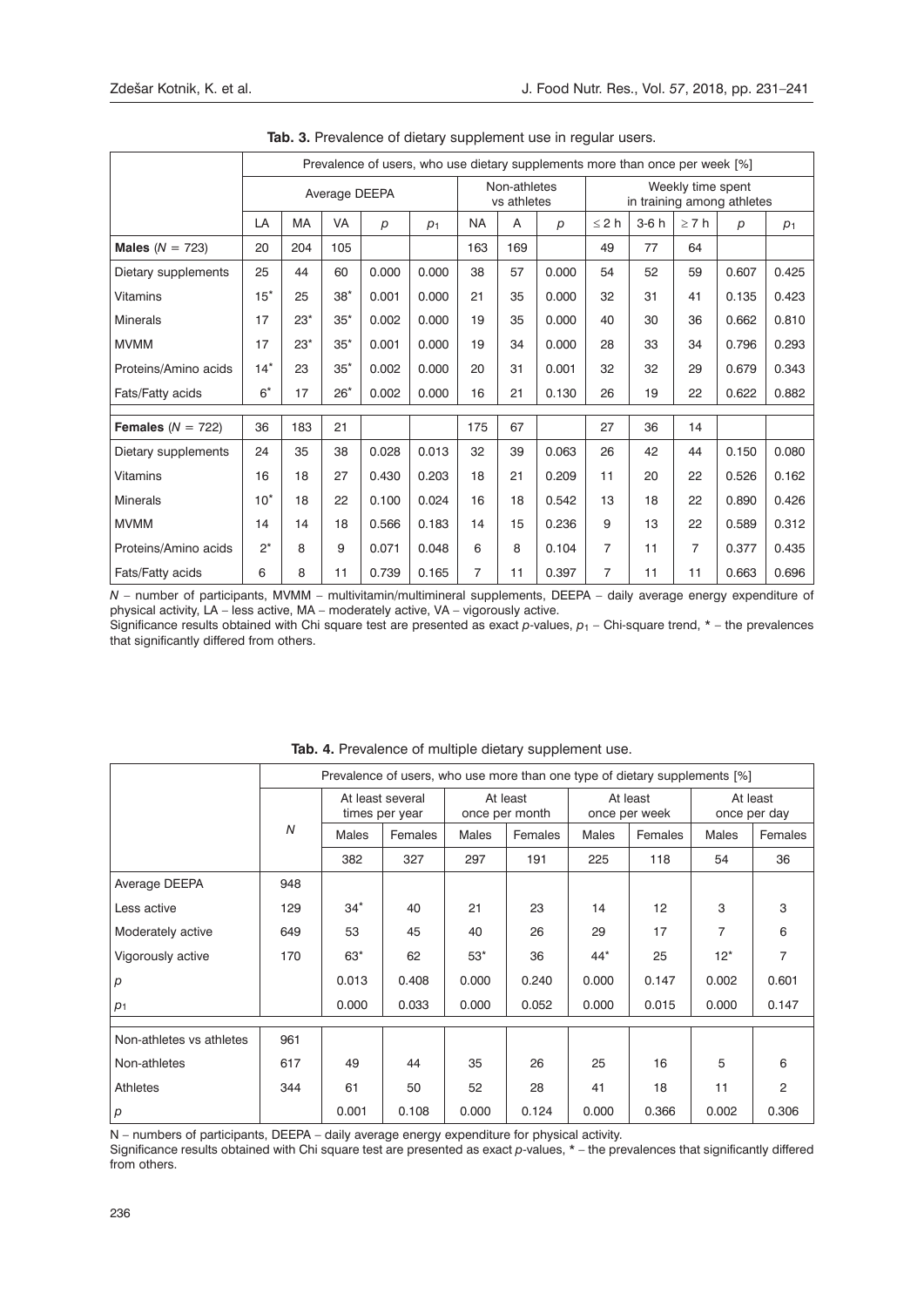|                          |     |               |                                    | Average number of dietary supplements among users<br>who use more than one type of dietary supplement |                            |               |                           |               |                          |
|--------------------------|-----|---------------|------------------------------------|-------------------------------------------------------------------------------------------------------|----------------------------|---------------|---------------------------|---------------|--------------------------|
|                          |     |               | At least several<br>times per year |                                                                                                       | At least<br>once per month |               | At least<br>once per week |               | At least<br>once per day |
|                          | N   | Males         | Females                            | <b>Males</b>                                                                                          | Females                    | Males         | Females                   | Males         | Females                  |
|                          |     | 479           | 469                                | 408                                                                                                   | 328                        | 329           | 240                       | 118           | 89                       |
| Average DEEPA            | 948 |               |                                    |                                                                                                       |                            |               |                           |               |                          |
| Less active              | 129 | $2.8 \pm 1.6$ | $2.5 \pm 1.4$                      | $2.5 \pm 1.5$                                                                                         | $2.2 \pm 1.3$              | $2.3 \pm 1.4$ | $1.9 \pm 1.1$             | $2.0 \pm 1.8$ | $1.6 \pm 1.2$            |
| Moderately active        | 649 | $3.1 \pm 1.5$ | $2.6 \pm 1.4$                      | $2.8 \pm 1.5$                                                                                         | $2.2 \pm 1.3$              | $2.5 \pm 1.4$ | $1.9 \pm 1.2$             | $1.9 \pm 1.2$ | $1.6 \pm 0.9$            |
| Vigorously active        | 170 | $3.3 \pm 1.5$ | $3.0 \pm 1.4$                      | $3.1 \pm 1.6$                                                                                         | $2.4 \pm 1.4$              | $2.8 \pm 1.5$ | $2.3 \pm 1.3$             | $2.1 \pm 1.5$ | $1.9 \pm 1.4$            |
| $\boldsymbol{p}$         |     | 0.187         | 0.159                              | 0.054                                                                                                 | 0.874                      | 0.092         | 0.283                     | 0.809         | 0.746                    |
| Non-athletes vs athletes | 961 |               |                                    |                                                                                                       |                            |               |                           |               |                          |
| Non-athletes             |     | $3.2 \pm 1.5$ | $2.5 \pm 1.4$                      | $2.7 \pm 1.5$                                                                                         | $2.3 \pm 1.3$              | $2.5 \pm 1.5$ | $2.0 \pm 1.2$             | $1.9 \pm 1.3$ |                          |
|                          | 617 |               |                                    |                                                                                                       |                            |               |                           |               | $1.7 \pm 0.9$            |
| Athletes                 | 344 | $3.0 \pm 1.5$ | $2.7 \pm 1.5$                      | $3.0 \pm 1.5$                                                                                         | $2.2 \pm 1.4$              | $2.7 \pm 1.5$ | $1.8 \pm 1.2$             | $2.1 \pm 1.4$ | $1.6 \pm 1.3$            |
| $\mathsf{p}$             |     | 0.164         | 0.174                              | 0.068                                                                                                 | 0.673                      | 0.118         | 0.479                     | 0.452         | 0.906                    |

**Tab. 5.** Average number of dietary supplements among multiple dietary supplement users.

Values represent average  $\pm$  standard deviation.

N – number of participants, DEEPA – daily average energy expenditure of physical activity.

Significance results obtained with a one-way analysis of variance (between the 3 groups according to DEEPA) and with Student's *t*-test (between the two groups according to sports club membership) are presented as *p*-values.

#### **Discussion**

The aim of our study was to determine whether the physical activity extent and sports-club membership affect the prevalence and frequency of DS use. Our results revealed that more than twothirds (69 %) of adolescents used DS, when DS users were defined as anyone using DS at least several times per year. However, when other frequencies of DS use were used to define DS users, the observed prevalence changed considerably, specifically to 52  $\%$ , 40  $\%$ , and 14  $\%$ , for those adolescents using DS at least once per month, at least once per week, or at least once per day, respectively.

This provides a direct explanation of the large differences in the prevalence of DS use reported in previous studies [5, 8]. Previously reported prevalence of DS use in adolescents, both athletes and non-athletes, ranged from 15 % [8] up to 91 % [5]. Despite the fact that different countries and sub-populations of adolescents were investigated, these large differences seem rather unrealistic. The present study provides firm evidence that frequency of DS use is a factor with considerable impact on final results and should not be neglected as in most previous studies, as this led to a large variability in previously reported prevalence of DS use. Obviously, if frequency of DS use is disregarded, comparisons between different studies on

DS use become very unreliable. Indeed, a recent systematic review and meta-analysis on the prevalence of DS use in athletes [38] concluded that the lack of homogenity among studies makes is rather difficult to draw generalized conclusions on DS use between different groups of athletes.

Our results also demonstrated that higher physical activity extent was positively associated with the prevalence of DS use, with higher influence in males than females. In contrast, the only other similarly conducted study in young adults [39] did not reveal any effects of exercise level on the prevalence of DS use. Different conclusions of these two studies may be due to classification of participants into three physical activity-extent groups on the basis of different criteria (average DEEPA was used as a criterion for classification in the present study, and weekly frequency of vigorous exercise for duration of at least one hour in the study of SCHULZ [39]). In addition, the study of Schulz [39] was conducted on college student population, thus his participants were older (20.8 years old on average) than participants in our study (16.8 years old on average) conducted on secondary school population, which may also contribute to the observed differences. Finally, different conclusions of these studies may also be due to different sample size  $(N = 1463$  in our study vs *N* = 333 in Schulz study [39]).

As much as 50% of adolescents used two or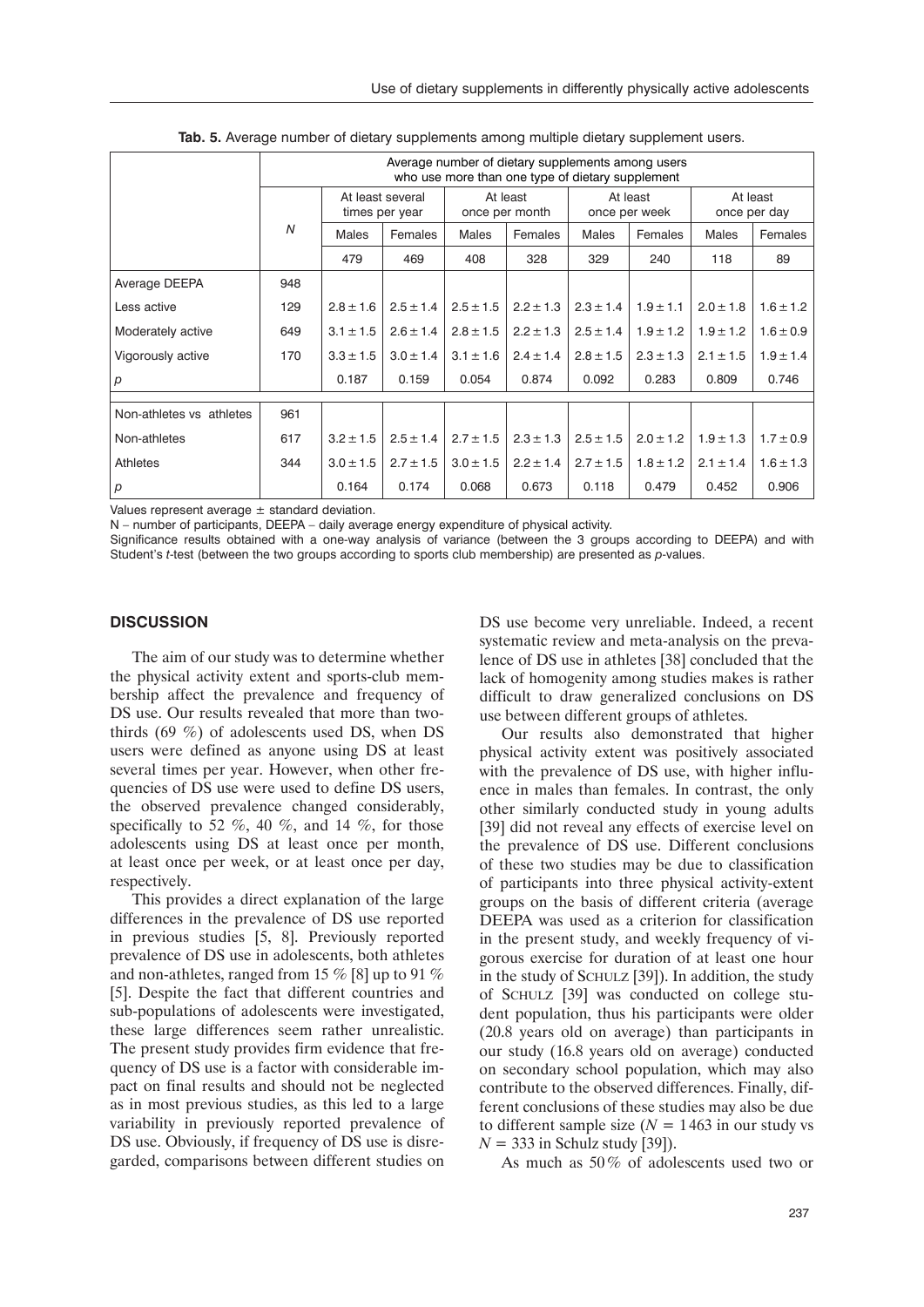more types of DS, which is far more than 18 % found in a study seven years earlier [8], but less than 76 % reported among elite athletes in roughly the same period [5]. There were significantly more multiple DS users among males than females, athletes than non-athletes, and among those with higher physical activity extent. The average number of DS consumed among DS users was 2–3, which is similar to data from other studies [4, 8, 15]. Interestingly, our results demonstrate that the average number of DS consumed was not associated with physical activity extent, which is in contrast to the conclusions of another study on males [27]. Different conclusions of these studies may be due to different sample size  $(N = 1463$  in our study vs  $N = 362$  in study of HERBOLD et al. [27]), or due to different types of DS studied.

The second part of this discussion will focus on some systematic comparisons of our and previous results on the prevalence of DS use, with a sincere intent of providing some lacking structure into the field. This is not an easy task, however, due to reasons presented above. Specifically, if we simultaneously consider gender, age and physical activity extent, a direct comparison of prevalence of DS use with those reported in previous studies, where these parameters were generally not considered, is rather difficult. Thus, in what follows, we only discuss those previous studies, to which our data about the prevalence of DS use among adolescents of both genders can be unequivocally compared.

The prevalence of adolescent athletes using DS at least several times per year was 76 % in our study, which is similar to the prevalence of 80 % of DS users reported among German elite athletes [4]. Nonetheless, our result is somewhat higher than 62 % reported among the athletes of United Kingdom [15] and much higher than 25 % among the Slovenian athletes [8] or USA athletes, for which prevalence of 38  $\%$  [21], 24  $\%$  [18] and 22 % [16] was reported. Furthermore, 62 % of athletes in our study using DS at least once per month is similar to 67 % of such users in the aforementioned German study [4], but another study [5] found a considerably higher prevalence of DS users among elite German athletes (91 %). In contrast, a USA study [21] demonstrated a considerably smaller prevalence of such users (32 %) among athletes. Comparison of athletes using DS at least once per week revealed the prevalence of 71 % [23] among the elite USA figure skaters, which was more than 51 % in our study. However, even lower values of 36 % and 27 % were reported among the Korean [19] and once more the USA [21] athlete adolescents, respectively. Finally, the value of 18 % of daily DS users in our study was substantially less than that of 51 % reported by ZIEGLER et al. [23] and 27  $%$  reported by DIEHL et al. [5], but comparable with 19 % reported by SOBAL and MARQUART [21].

When it comes to non-athletes adolescents, our study detected relatively high prevalence of DS use, although scientific evidence supports balanced nutrition as sufficient for health and sports participation [1]. For those using DS at least several times per year, the prevalence of 66 % observed in our study was lower than 74 % [27] and 71 % [28] reported among USA adolescents, but much higher than what other studies found among adolescents in USA, 34 % [14] and 46 % [31], as well as in Finland (45 %) [17] and Korea  $(27 \%)$ [32]. Furthermore, it was dramatically higher than the prevalence of 16 % reported among Slovenian adolescents in a study performed just seven years earlier [8]. As it seems highly unlikely that the habits of DS use have changed this much in the same population in less than a decade, the main reason for this difference is most likely that, in that earlier study, the frequency of DS use was not considered. A large part of differences in the prevalence of DS use reported in different studies can thus likely be attributed to this same methodological issue. For adolescents using DS at least once per month, our study revealed the prevalence of 47 %, which is more than in several studies conducted in USA that revealed prevalence of 31 % [13], 29 % [31], 27 % [30], 27 % [26] and 26 % [24, 29], but less than in another USA study (58 %) [6]. For adolescents using DS at least once per week (35 % in our study), we were unable to find any other such study. For daily DS users, we found one comparable study of Stang et al. [14] reporting 16 % of such users, which was similar to our result of 13 %.

The results of this study demonstrate that MVMM (45 %), vitamins (45 %) and minerals (45 %) were the most frequently used DS among adolescents. This is in accordance with previous studies [6, 8, 29], however, the reported prevalences form a broad range from 17 % [8] to 91 % [5]. Results of the present study indicate a highly significant increase in the prevalence of DS use with increasing physical activity extent and for athlete adolescents, regardless of DS type and frequency of DS use. These findings can thus most likely explain a significant part of the large differences in the detected prevalence of DS use between the results of this and other studies, as various studies had focused on rather different subgroups.

The results of the present study demonstrate that DS use is positively associated with higher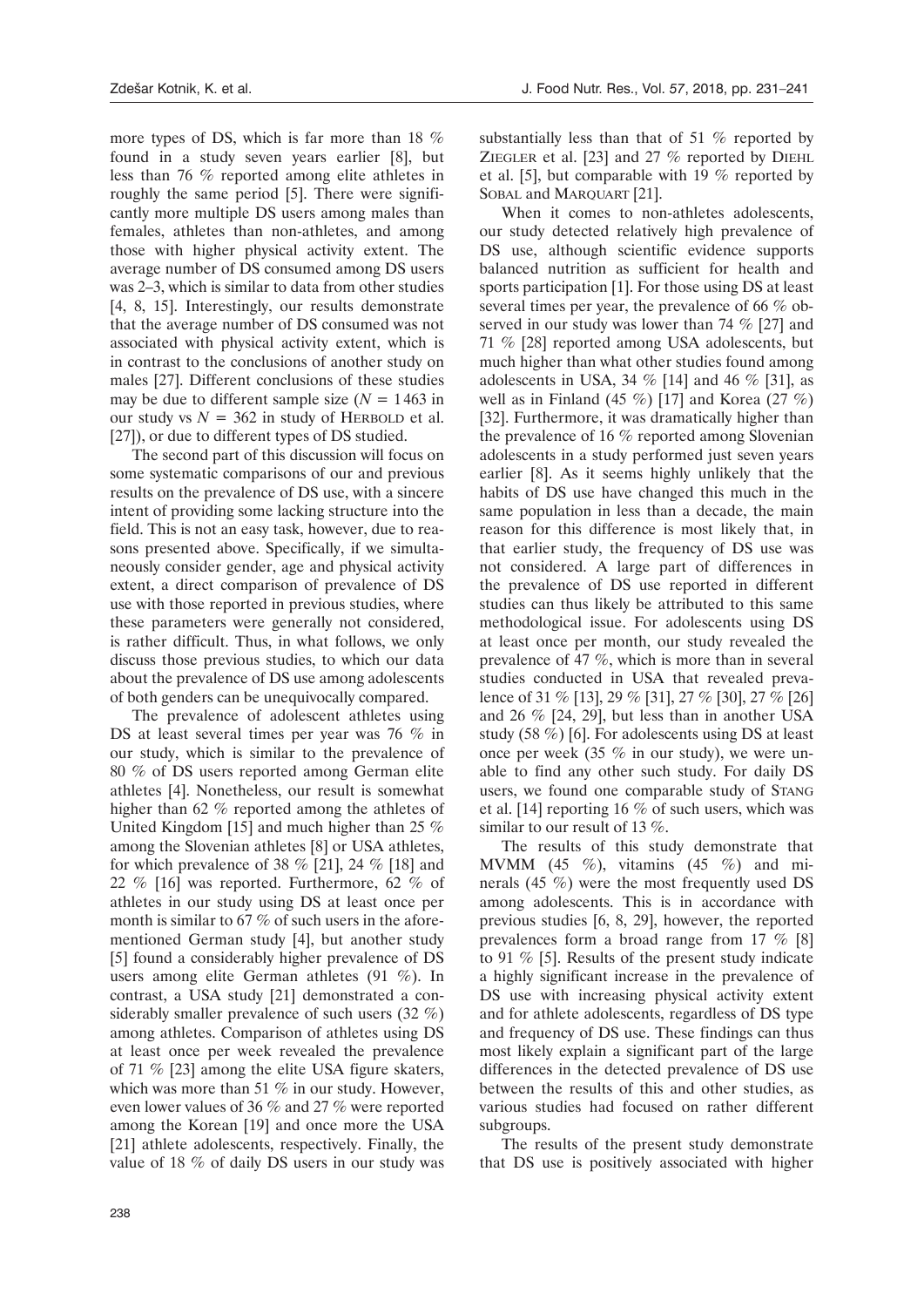physical activity extent, which exerts higher influence in males than females. Previous studies performed on Slovenian adolescents demonstrated that athletes (members of sports-clubs) were, on average, twice as physically active as their peers [40] and their prevalence of DS use was significantly higher [8]. To our knowledge, no studies have yet examined the impact of physical activity extent on prevalence of DS use among adolescents similarly to our study; therefore, no further comparisons with other studies can yet be made on this topic.

This overview demonstrates that the reason for large differences in the previously reported prevalence of DS are primarily due to neglecting the frequency of DS use, but also from different study designs, particularly in the sample and study groups selection (e.g. in the definition of non-athletes vs athletes).

It is worthwhile commenting some methodological issues noted in review articles regarding the assessment of prevalence and frequency of DS use [7, 41]. Thus, according to McDowell [7], larger studies generally find a lower prevalence rate, but we did not notice any such relation when comparing our study to others. Furthermore, McDowell [7] noted that direct comparisons are impossible if different classifications of DS are used in questionnaires and proposed that studies should use a standardized list of the types of DS. In this regard, we fully agree, and suggest a development of a standardized questionnaire, using major categories of DS. Due to differing definitions of DS across countries this would, however, only be feasible if pursued through international organizations. As highlighted by Dickinson and MacKay [41], for an accurate estimate of the prevalence of DS use, the time period included in the questionnaire should not be shorter than one year, in order to capture both regular and occasional users. The results of the current study demonstrate that the frequency of DS use has an important impact on the detected prevalence of DS use and, consequently, the unequivocal specification of who is considered a DS user should be based on the frequency of DS use.

Some limitations and delimitations of our study should also be noted. First, the list of DS examined was not open-ended, thus users of other specific DS (e.g. herbal supplements) might have remained undetected. The other DS are, however, less frequently used according to Yussman et al. [42] and we believe that, although some underestimation in the prevalence of DS use in the whole population of adolescents might have occurred, all the major categories of DS were covered by

our study. We therefore believe that our study managed to highlight, with scientific credibility, the methodological issues related to evaluation of the prevalence of DS use. Similarly to others, the present study might have also been subject to a recall bias, since the participants were requested to recall their DS use over the last year. Also, a more reliable approach for the assessment of physical activity extent would be the use of motion sensors or heart rate monitors, rather than a 7-day recall physical activity questionnaire. However, the SHAPES questionnaire was reported suitable for use in large-scale school-based data collections for adolescents [43]. We believe that the strength of our study lies in its highly systematic presentation of the errors in the assessment of prevalence of DS use. Our results clearly demonstrate that the frequency of DS use is a factor that has to be considered whenever DS use is being studied. Regardless of the population group and the associated variables in question, accounting for the frequency of DS use is indispensable to enable meaningful comparisons between future studies of DS use, as in previous studies this crucial parameter was largely ignored.

## **Conclusions**

Our results clearly revealed that dietary supplementation is high not only in athlete adolescents, but also in non-athlete adolescents. Systematic analysis of the prevalence of DS use and its association with the extent of physical activity indicated that both a larger average DEEPA and sports-club membership are associated with larger prevalence of DS use among adolescents. A half of adolescents even used DS combinations. Furthermore, the present study clearly demonstrated the risk of making largely biased conclusions about DS use, if the frequency of DS use is not simultaneously considered. This fact has to be unconditionally taken into account to facilitate reliable comparison of studies.

#### **Acknowledgements**

The authors are grateful to all the volunteers for their participation and all school employees for their assistance in organizing and conducting this study. We thank Ms. Vika Kuferšin Pušnik for the electronic questionnaire design. We thank the professors Marjeta Kovač, Maja Bučar Pajek and Janko Strel and all the students who assisted in performing the questionnaires.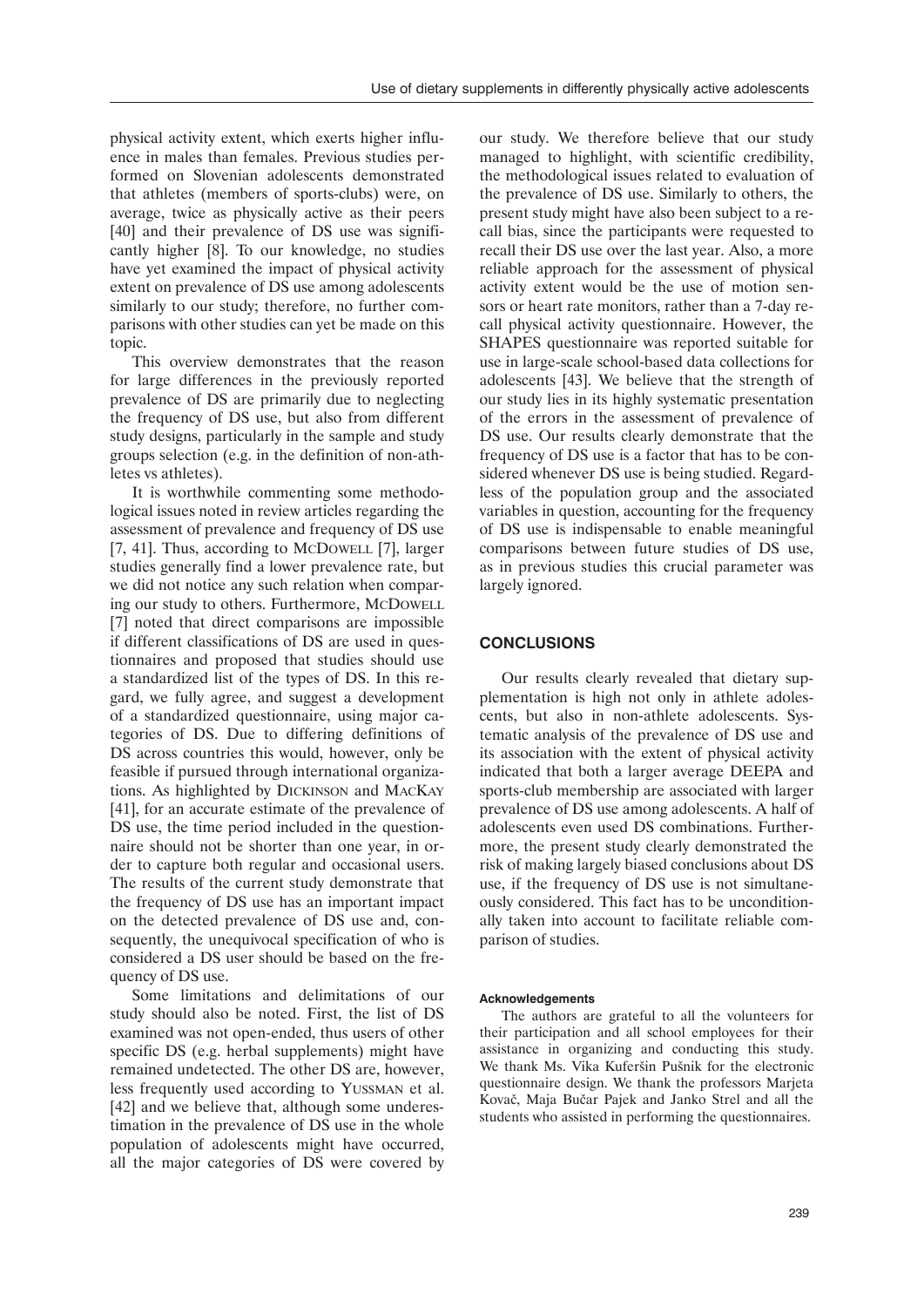#### **References**

- 1. Rodriguez, N. R. DiMarco, N. M. Langley, S.: Position of the American Dietetic Association, Dietitians of Canada, and the American College of Sport Medicine: Nutrition and athletic performance. Journal of American Dietetic Association, *109*, 2009, pp. 509–527. DOI: [10.1016/j.](https://doi.org/10.1016/j.jada.2009.01.005) [jada.2009.01.005](https://doi.org/10.1016/j.jada.2009.01.005).
- 2. Lukaski, H. C.: Vitamin and mineral status: effects on physical performance. Nutrition, *20*, 2004, pp. 632–644. DOI: [10.1016/j.nut.2004.04.001](https://doi.org/10.1016/j.nut.2004.04.001).
- 3. Maughan, R. J. Depiesse, F. Geyer, H.: The use of dietary supplements by athletes. Journal of Sports Science, *25*, 2007, pp. S103–S113. DOI: [10.1080/02640410701607395](https://doi.org/10.1080/02640410701607395).
- 4. Braun, H. Koehler, K. Geyer, H. Kleinert, J. Mester, J. – Schänzer W.: Dietary supplement use among elite young German athletes. International Journal of Sport Nutrition and Exercise Metabolism, *19*, 2009, pp. 97–109. DOI: [10.1123/ijsnem.19.1.97.](https://doi.org/10.1123/ijsnem.19.1.97)
- 5. Diehl, K. Thiel, A. Zipfel, S. Mayer, J. Schnell, A. – Schneider, S.: Elite adolescent athletes' use of dietary supplements: characteristics, opinions, and sources of supply and information. International Journal of Sport Nutrition and Exercise Metabolism, *22*, 2012, pp. 165–174. DOI: [10.1123/ijsnem.22.3.165](https://doi.org/10.1123/ijsnem.22.3.165).
- 6. Evans, M. W. Ndetan, H. Perko, M. Williams, R. Walker, C.: Dietary supplement use by children and adolescents in the United States to enhance sport performance: results of the national health interview survey. Journal of Primary Prevention, *33*, 2012, pp. 3–12. DOI: [10.1007/s10935-012-0261-4.](https://doi.org/10.1007/s10935-012-0261-4)
- 7. McDowall, J. A.: Supplement use by young athletes. Journal of Sports Science and Medicine, *6*, 2007, pp. 337–342. ISSN: 1303-2968. [<https://www.jssm.org/](https://www.jssm.org/hfpdf.php?volume=06&issue=3&page=337) [hfpdf.php?volume=06&issue=3&page=337>](https://www.jssm.org/hfpdf.php?volume=06&issue=3&page=337)
- 8. Šterlinko Grm, H. Stubelj Ars, M. Besednjak-Kocijančič, L. – Golja, P.: Nutritional supplement use among Slovenian adolescents. Public Health Nutrition, *15*, 2012, pp. 587–593. DOI: [10.1017/](https://doi.org/10.1017/S1368980011002333) [S1368980011002333.](https://doi.org/10.1017/S1368980011002333)
- 9. Block, G. Jensen, C. D. Norkus, E. P. Dalvi, T. B. Wong, L. G. – McManus, J. F. – Hudes, M. L.: Usage patterns, health, and nutritional status of long-term multiple dietary supplement users: a cross-sectional study. Nutrition Journal, *6*, 2007, article 30. DOI: [10.1186/1475-2891-6-30](https://doi.org/10.1186/1475-2891-6-30).
- 10. Fortmann, S. P. Burda, B. U. Senger, C. A. Lin, J. S. – Whitlock, E. P.: Vitamin and mineral supplements in the primary prevention of cardiovascular disease and cancer: an updated systematic evidence review for the U.S. Preventive Services Task Force. Annals of Internal Medicine, *159*, 2013, pp. 824–834. DOI: [10.7326/0003-4819-159-12-201312170-00729](https://doi.org/10.7326/0003-4819-159-12-201312170-00729).
- 11. Mulholland, C. A. Benford, D. J.: What is known about the safety of multivitamin-multimineral supplements for the generally healthy population? Theoretical basis for harm. The American Journal of Clinical Nutrition, *85*, 2007, pp. 318S–322S. DOI: [10.1093/ajcn/85.1.318S](https://doi.org/10.1093/ajcn/85.1.318S).
- 12. Shaw, P. Zhang, V. Metallinos-Katsaras, E.:

A content analysis of the quantity and accuracy of dietary supplement information found in magazines with high adolescent readership. Journal of Alternative Complementary Medicine, *15*, 2009, pp. 159–164. DOI: [10.1089/acm.2008.0323.](https://doi.org/10.1089/acm.2008.0323)

- 13. Dwyer, J. Nahin, R. L. Rogers, G. T. Barnes, P. M. Jacques, P. M. – Sempos, C. T.: Prevalence and predictors of children's dietary supplement use: the 2007 National Health Interview Survey. The American Journal of Clinical Nutrition, *97*, 2007, pp. 1331–1337. DOI: [10.3945/ajcn.112.052373](https://doi.org/10.3945/ajcn.112.052373).
- 14. Stang, J. Story, M. T. Harnack, L. Neumark-Sztainer, D.: Relationships between vitamin and mineral supplement use, dietary Intake, and dietary adequacy among adolescents. Journal of the American Dietetic Association, *100*, 2000, pp. 905–910. DOI: [10.1016/S0002-8223\(00\)00262-5](https://doi.org/10.1016/S0002-8223(00)00262-5).
- 15. Nieper, A.: Nutritional supplement practices in UK junior national track and field athletes. British Journal of Sports Medicine, *39*, 2005, pp. 645–649. DOI: [10.1136/bjsm.2004.015842](https://doi.org/10.1136/bjsm.2004.015842).
- 16. Scofield, D. E. Unruh, S: Dietary supplement use among adolescent athletes in central Nebraska and their sources of information. Journal of Strength and Conditioning Research, *20*, 2006, pp. 452–455. DOI: [10.1519/00124278-200605000-00037.](http://dx.doi.org/10.1519/00124278-200605000-00037)
- 17. Mattila, V. M. Parkkari, J. Laakso, L. Pihlajamäki, H. – Rimpelä, A.: Use of dietary supplements and anabolic-androgenic steroids among Finnish adolescents in 1991–2005. European Journal of Public Health, *20*, 2010, pp. 306–311. DOI: [10.1093/eurpub/ckp124.](https://doi.org/10.1093/eurpub/ckp124)
- 18. Bartee, R. T. Grandjean, B. Dunn, M. S. Perko, M. A. – Eddy, J. M. – Wang, M. Q.: Predictors of dietary supplement use among adolescent athletes. Pediatric Exercise Science, *16*, 2004, pp. 250–264. DOI: [10.1123/pes.16.3.250](https://doi.org/10.1123/pes.16.3.250).
- 19. Kim, S. H. Keen, C. L.: Patterns of vitamin/mineral supplements usage by adolescents attending athletic high schools in Korea. International Journal of Sport Nutrition, *9*, 1999, pp. 391–405. DOI: [10.1123/](https://doi.org/10.1123/ijsn.9.4.391) iisn.9.4.391.
- 20. Slater, G. Tan, B. Teh, K. C.: Dietary supplementation practices of Singaporean athletes. International Journal of Sport Nutrition and Exercise Metabolism, *13*, 2003, pp. 320–322. DOI: [10.1123/ijsnem.13.3.320](https://doi.org/10.1123/ijsnem.13.3.320).
- 21. Sobal, J. Marquart, L. F.: Vitamin/mineral supplements use among high school athletes. Adolescence, *29*, 1994, pp. 835–843. ISSN: 0001-8449.
- 22. Swirzinski, L. Latin, R. W. Berg, K. Grandjean, A.: A survey of sport nutrition supplements in highschool football players. Journal of Strength and Conditioning Research, *14*, 2000, pp. 464–469. ISSN: 1064-8011 (print), 1533-4287 (online).
- 23. Ziegler, P. J. Nelson, J. A. Jonnalagadda, S. S.: Use of dietary supplements by elite figure skaters. International Journal of Sport Nutrition and Exercise Metabolism, *13*, 2003, pp. 266–276. DOI: [10.1123/ijs](https://doi.org/10.1123/ijsnem.13.3.266)[nem.13.3.266.](https://doi.org/10.1123/ijsnem.13.3.266)
- 24. Ervin, R. B. Wright, J. D. Kennedy-Stephenson, J.: Use of dietary supplements in the United States, 1988-94. In: Vital Health Statistics, Series 11,